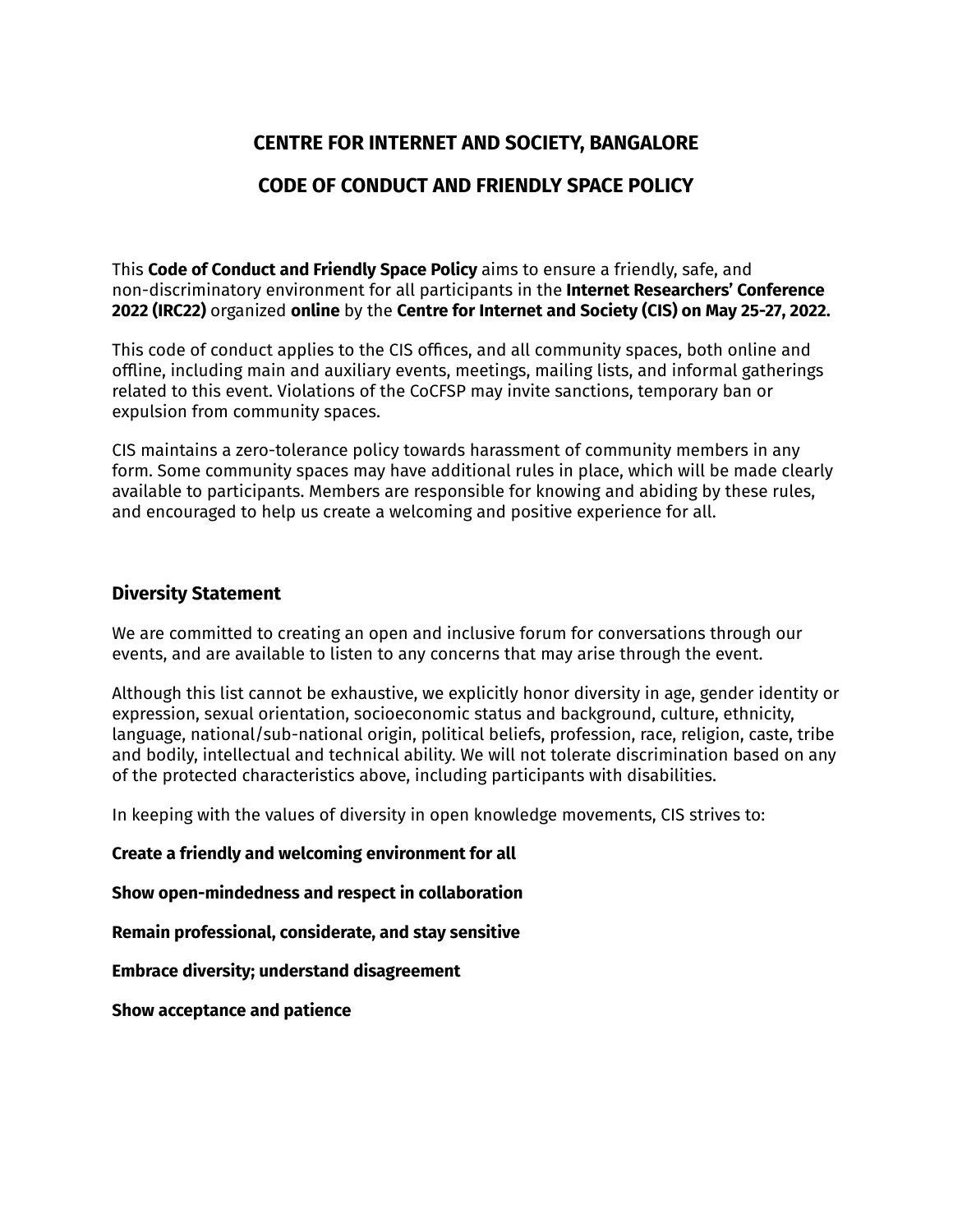## **General Community Guidelines**

**Friendliness and mutual respect**: Contribute to a pleasant atmosphere and a climate of friendliness and fairness. Strictly refrain from statements that are intimidating, degrading, offensive or discriminatory (especially towards marginalized and otherwise underrepresented groups) or that could be understood as such, even if you are talking about non-participants.

**Participation and Engagement:** Respect all speakers and raise questions without interrupting others and the flow of the program. Refrain from talking over another member in a group conversation or deliberately ignoring their questions, but enable everyone to participate in the discussion. Express discomfort if you find yourself in an uncomfortable environment or conversation. Encourage participation by all present. Restrictions can be made for organizational or technical reasons.

**Identity**: Do not attempt to impersonate another person. Do not misrepresent your affiliation with any individual or entity. Similarly, do not disclose another person's identity or other private information without their consent (remember that disclosure of some identifying information is not consent to disclose other identifying information)

**Privacy**: Respect the self-chosen degree of anonymity of all participants. Allow participation with audio only (without video). Use the names, affiliations and preferred pronouns of the participants, which they themselves indicate in the video conference. If video and/or audio recordings are planned, all participants will be informed of this, including the intended purpose, before the start of the meeting. Still images (screenshots) may only be taken during the video conference with the express consent of all participants concerned.

**Unacceptable Behaviour:** Threats of violence, incitement to violence, personal attacks, gratuitous or off-topic use of sexual language or imagery, inappropriate or unwanted public or private communication are unacceptable. Harming the discussion or community through sustained disruption, interruption, or blocking of community collaboration (i.e. trolling), using the COCFSP for purposes other than reporting genuine violations will invite strict action on grounds of non-compliance.

**Zero Tolerance of Sexual Harassment:** Any behavior or conduct posing a threat of sexual harassment and violence of any kind will not be tolerated and will result in immediate dismissal from the conference.

## **Facilitation**

**Recognizability**: The participant in the facilitation/moderator role is automatically identified during the video conference (e. g. with a star symbol, as 'facilitator/moderator' depending on the platform). Ideally, the facilitator should be the person who starts or leads the session. If this is not possible for technical reasons or if the facilitation role has to change during a session, please point this out to the other participants.

**Technical role**: During the session, the facilitator/moderator has extended technical rights. This includes the ability to admit and exclude other participants, as deemed necessary.

**Social role**: The facilitator/moderator is expected to support compliance with these rules and coordinate additional measures if necessary. They may take any action to enforce these rules, including removing participants and terminating the video conference. The facilitator shall exercise their rights strictly in good faith, as conducive to respectful discussions and keeping in mind the safety and privacy of participants.